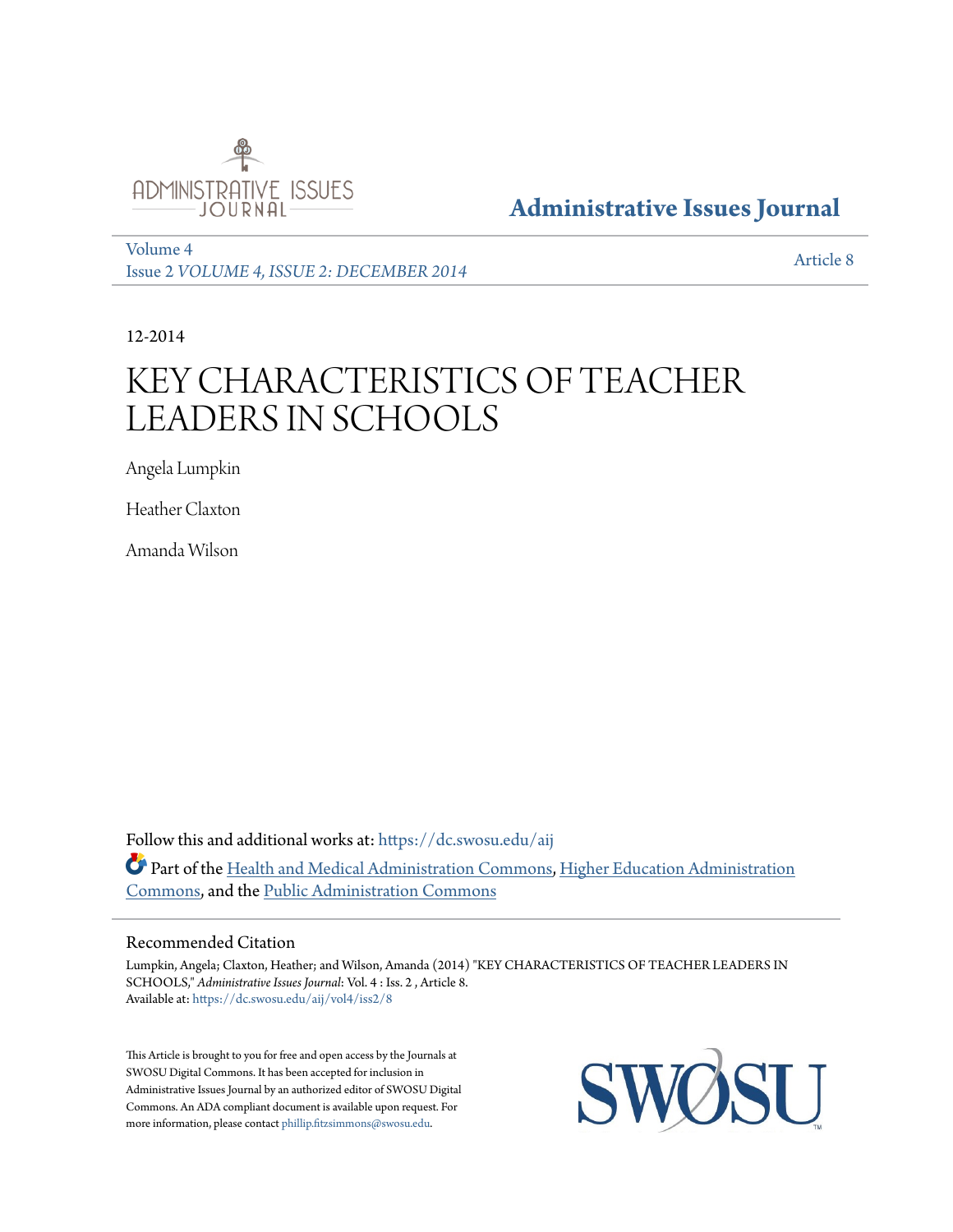# KEY CHARACTERISTICS OF TEACHER LEADERS IN **SCHOOLS**

Angela Lumpkin, PhD Texas Tech University

Heather Claxton, M.Ed Birdville Independent School District

Amanda Wilson, M.Ed Zwink Elementary School

*Teacher leaders who share their specialized knowledge, expertise, and experience with other teachers broaden and sustain school and classroom improvement efforts. Teacher leaders can transform classrooms into learning laboratories where every student is engaged in relevant and well-designed curricular content, every teacher embraces the use of more effective instructional strategies, and authentic assessments provide evidence of rich student learning. This work describes four essentialities associated with teacher leaders: a focus on student learning, along with the importance of empowerment, relationships, and collaboration. In addition to gleaning insights from the literature, examples of the impact of teacher leaders in schools are provided to demonstrate the importance of each.* 

*Keywords: teacher leaders, student learning, school improvement, empowerment, relationships, collaboration*

eacher leadership is not a new concept. Rather, the call for teacher leaders to help improve the K-12 educational<br>system is approaching half a century of existence. Silva, Gimbert, and Nolan (2000) identify three evolution eacher leadership is not a new concept. Rather, the call for teacher leaders to help improve the K-12 educational system is approaching half a century of existence. Silva, Gimbert, and Nolan (2000) identify three evolutionary stages of teacher leadership. In the first stage, schools appointed teacher leaders to serve as department heads teachers, thus undermining what might have been accomplished. In the second stage, teacher leaders became instructional leaders or curriculum developers. While some benefits emerged, these roles set teacher leaders apart from their colleagues and lessened the impact on overall educational enhancement. In the third stage, teacher leaders worked with peers to improve professional practice by doing things they might not otherwise do, such as redesigning schools, mentoring colleagues, solving school-wide problems, and engaging in professional development activities. In this most recent and current iteration, the teacher leader has taken on a collaborative role.

According to this conceptualization of teacher leadership, teacher leaders would "slide the doors open" to collaborate with other teachers, discuss common problems, share approaches to various learning situations, explore ways to overcome structural constraints of limited time, space, resources, and restrictive policies, or investigate motivational strategies to bring students to a deeper engagement with their learning. (Silva et al., 2000, p. 781)

Teacher leaders who collectively share with colleagues their specialized knowledge, expertise, and experience can help principals broaden and sustain school and classroom improvement efforts. Developing the leadership capabilities of teachers to serve as mentors, instructional coaches, and facilitators in myriad ways should be a top priority and occur through continual professional development. To help each school fulfill its mission and energize and expand the professionalism and professional contributions of teachers, the expertise of all teachers, and especially teacher leaders, is needed. Teacher leaders working with colleagues can transform schools and classrooms into learning laboratories where every student participates in relevant and well-designed curriculum, benefits from learner-centered instructional strategies, and completes authentic assessments to show evidence of learning.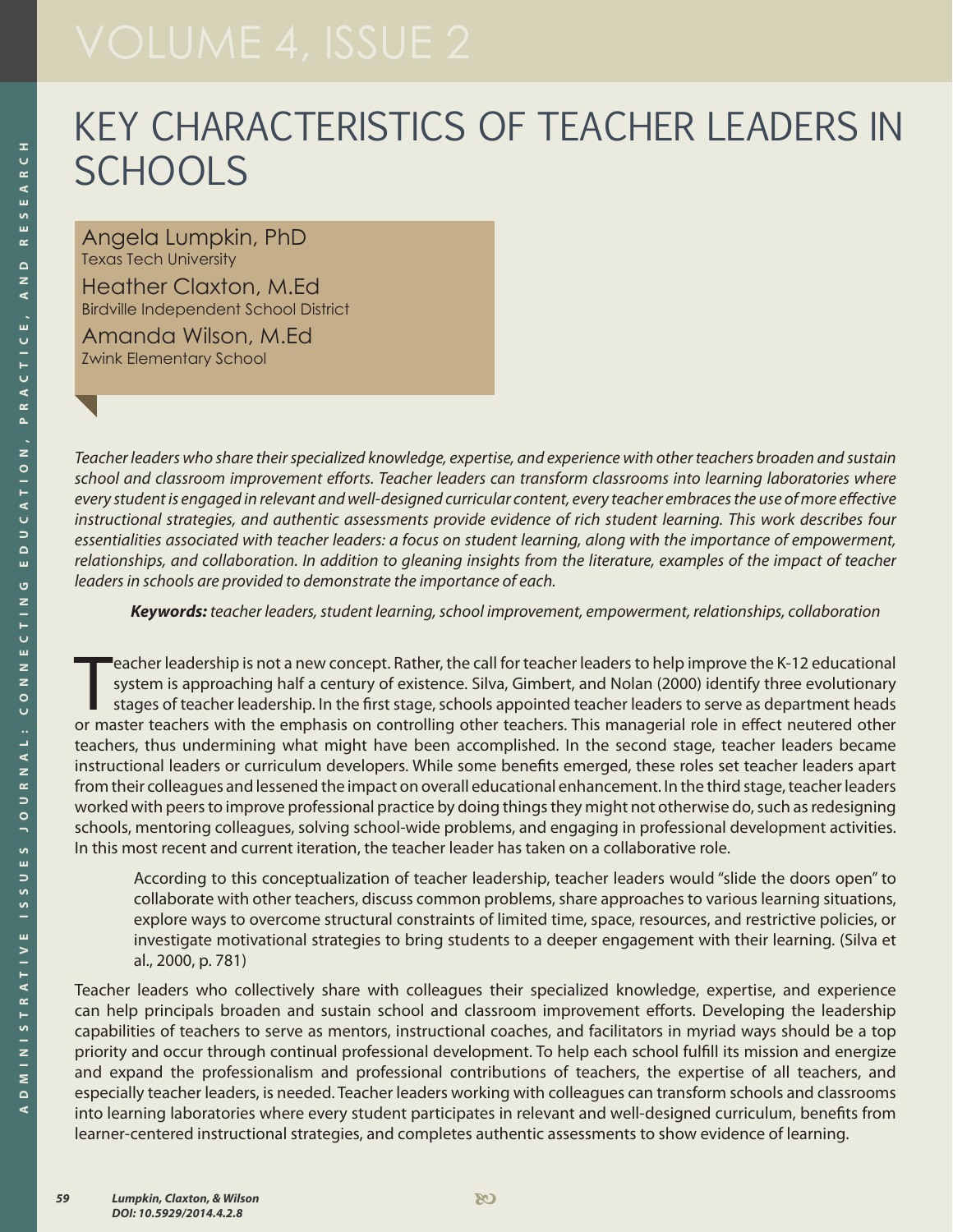

The purpose of this work is to describe four essentialities associated with teacher leaders: focus on student learning, empowerment, relationships, and collaboration (See Figure 1). In addition to gleaning insights from the literature, examples will be provided to demonstrate the importance of each.



*Figure* 1. Four Ways Teacher Leaders Impact other Teachers

### **FOCUS ON STUDENT LEARNING**

Everyone who studies, works, and leads in schools emphasizes the quality of teaching as the key to student learning. Danielson (2006) affirms, "It is well recognized, but little acted upon, that the greatest professional resource available in every school is the expertise of its teachers" (p. 55). The benefits of tapping into and capitalizing on this expertise have not been fully realized because teachers traditionally work behind closed classroom doors with their individual knowledge and instructional strategies observed only by their students. What is needed, argue Bowman (2004), Brooks, Scribner, and Eferakorho (2004), and Katzenmeyer and Moller (2001), are teachers and teacher leaders focusing on student success. Administrators cannot provide all the leadership necessary to resolve the mammoth challenges facing schools. To be effective, administrators must unleash the leadership and instructional expertise of the teachers who know the most about what works in classrooms to help students learn (Danielson, 2006). Teacher leaders are an invaluable resource in this context because each teacher leader "emphasizes a focus on students, collaborative work with teachers, and a commitment to ongoing learning" (Lieberman & Friedrich, 2010, p. 95).

Margolis and Huggins (2012) affirm how the unprecedented demands on the educational system require teacher leaders who can help schools enact ambitious, classroom-level reforms and that teacher leaders who can help all teachers engage in classroom-based inquiry are central to the success of schools in helping every child learn. They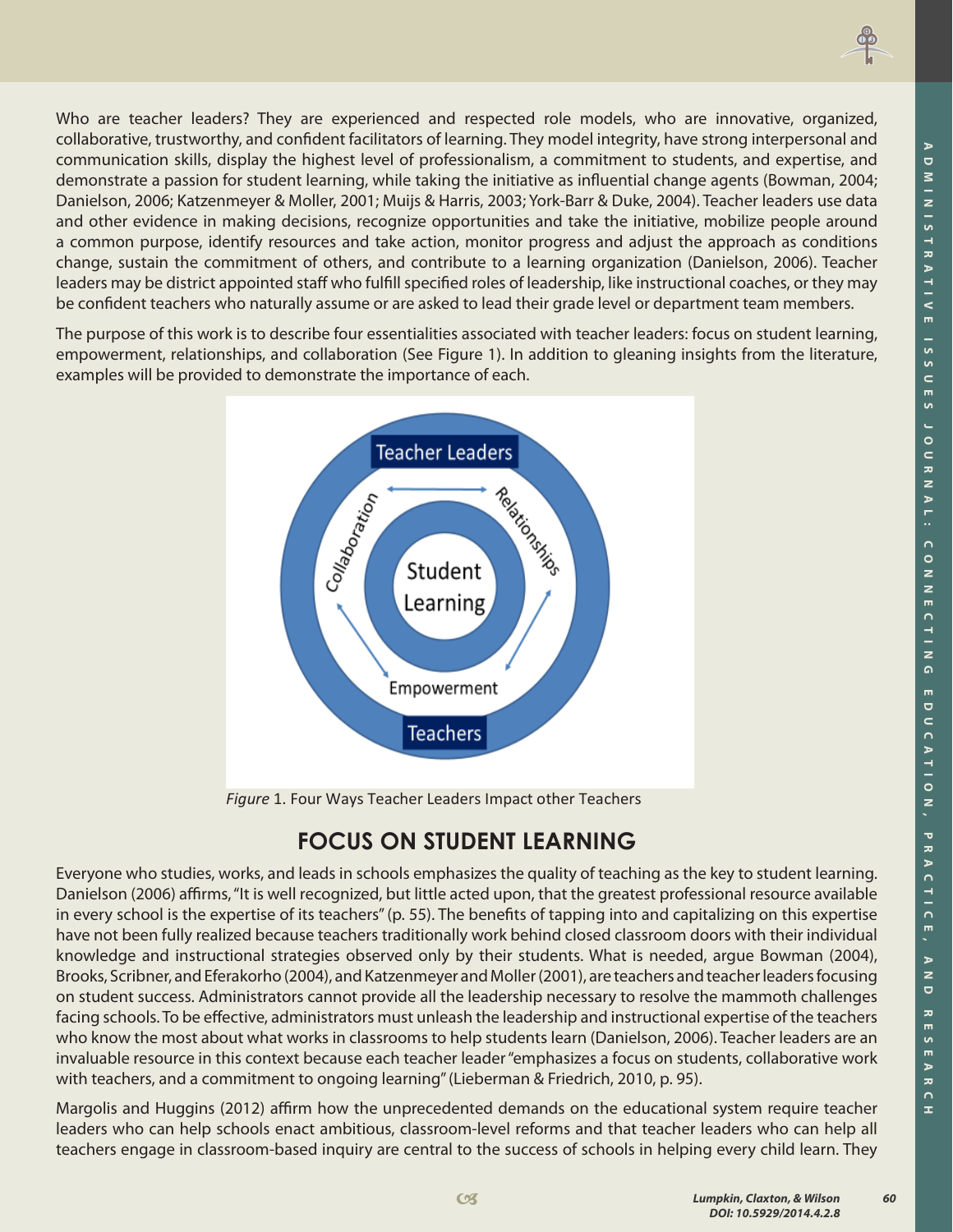recommend the use of a hybrid model of teacher leaders who remain in the classroom part of the time and provide professional development for other teachers the remainder of their time. These hybrid teacher leaders can conduct one-on-one coaching sessions with colleagues, observe classes and provide feedback, model effective instruction, help write curriculum, and share instructional resources. They facilitate changes focusing on student learning.

Barth (2001), Gordon (2004), and Katzenmeyer and Moller (2001) suggest every teacher harbors leadership capabilities that can and should be unlocked to the benefit of students. Lambert (2003) agrees, saying, "all teachers have the right, capability and responsibility to be leaders, therefore, the major challenge before us is not to identify who is and who is not a teacher leader but to create a context that evokes leadership from all teachers" (p. 422).

Katzenmeyer and Moller (2001) emphasize the role of teacher leaders in professional learning communities (PLCs) with the overarching goal of student learning. The success of PLCs requires principals and other school administrators to share power, authority, and decision- making with teachers. Another dimension is the identification of student needs, followed by the development and implementation of instructional strategies to address these needs. A supportive culture for PLCs requires time, financial resources, constructive feedback, and recognition of improved professional practices. In addition, successful use of PLCs requires that staff receive sufficient and consistent training to develop an understanding of the purpose and power of the PLCs. When empowered teacher leaders facilitate the implementation of PLCs, schools can be transformed and student learning increased. These PLCs lead to participatory decision-making, a shared sense of purpose, collaborative work, and joint responsibility for outcomes (Muijs & Harris, 2003). Reason and Reason (2007) add, "Creating a professional learning community encourages teams of teacher leaders to help one another grow and evolve as leaders and learners" (p. 39).

At some campuses, principals are providing half-day substitutes for a grade level planning PLC to occur, enabling teachers to meet with instructional coaches to "unpack" new standards and engage in professional dialogue about effective instructional delivery, reflect on best practices, and collaboratively plan impactful lessons using identified resources. This PLC opportunity affords teachers time to collaborate under the guidance of instructional teacher leaders, with the end goal being improvement in student mastery.

At one elementary campus in a large suburban district in Texas, PLCs are implemented to provide educators with high levels of planning and integration of research-based instructional strategies aligned with state standards so that every action in the classroom is data-driven and intentional. All PLCs begin with teachers revisiting core values of the school that focus educators on the shared goal of student mastery. Each PLC member presents data from his or her individual classroom data binder with review of assessments, observations, guided instruction, and student-centered instructional goals. Teachers then collaboratively celebrate student growth and target areas of needed instruction. Additionally, team members analyze shared data to determine which teachers are the most effective in instructing students in specific targeted areas. Students are grouped across classrooms and shared among teachers to ensure each student receives the needed instruction for success. In this type of PLC, every team member assumes a different leadership role. Each team member is expected to draw from his or her individual talents to lead the team. For example, one teacher might lead through a finely tuned ability to analyze data and use it to drive the team's wholegroup and small-group instruction; another member of the PLC might demonstrate an ability to lead the team in the creation of assessments that will help the team gauge student mastery; and yet another teacher may lead by staying current with the latest research on technology integration and train the team on these research-based best practices. Each teacher leader or expert in a certain area facilitates professional growth on a "horizontal" level, and then further leads by participating in campus vertical or cross-curricular teams associated with his or her area of leadership. There is an opportunity for multiple individuals to hone their leadership skills, impact a broader audience, and strengthen the unity of the entire campus structure. This strength greatly enhances the outcomes of the PLC process when each member assumes some level of leadership responsibility to benefit the whole group.

As teachers use their professional knowledge and pursue leadership opportunities, their lives are enriched and energized while their students learn more (Barth, 2001; Danielson, 2007). Through a shared commitment to student learning, teachers embrace opportunities to provide and accept instructional coaching and mentoring and become teacher leaders. Through PLCs and other operational strategies, teachers build partnerships. A key to these partnerships is empowerment, which is discussed in the next section.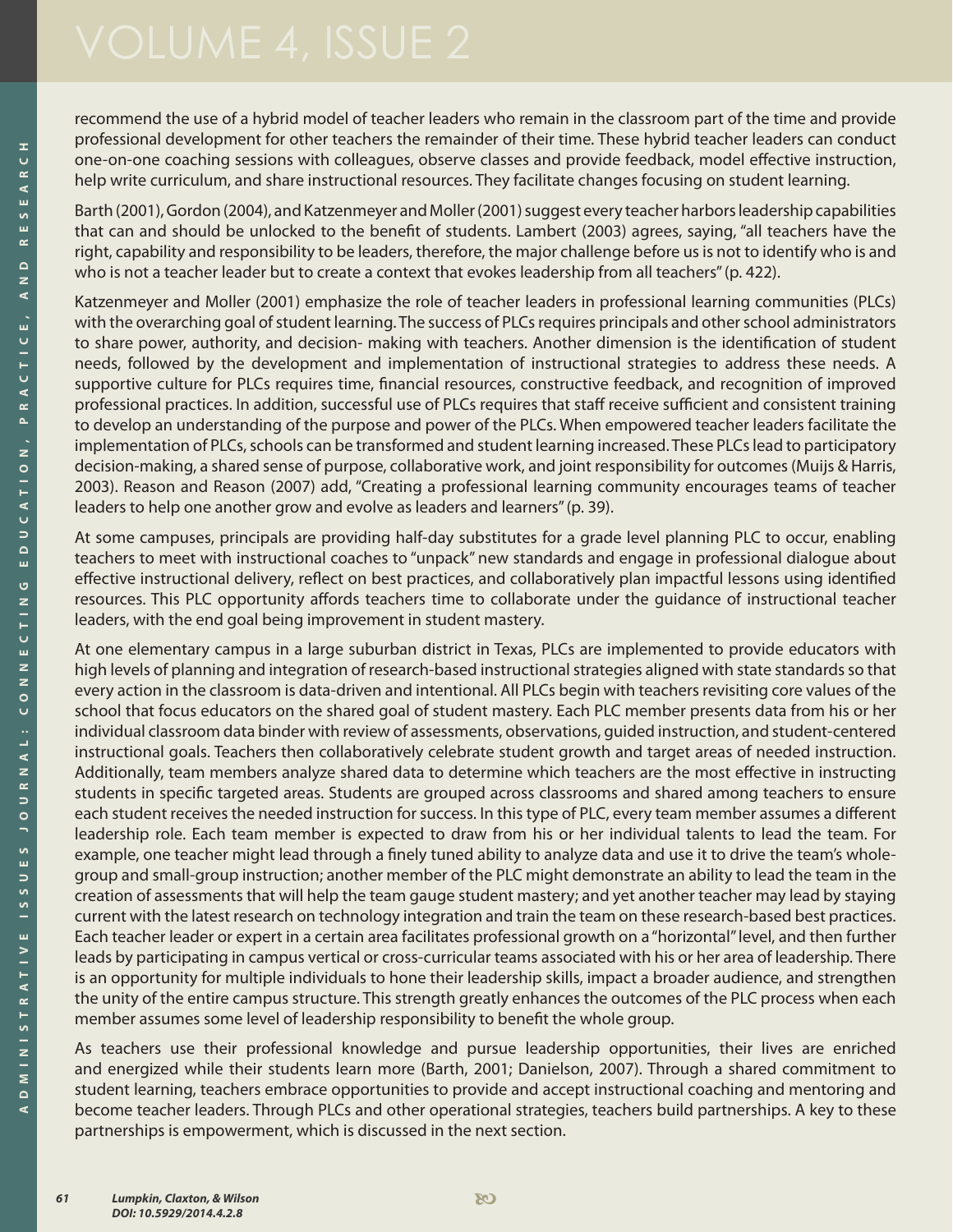

#### **EMPOWERMENT**

Individual empowerment of teachers is a central tenet in teacher leadership, with increased improvement in teaching and learning resulting in greater student achievement (York-Barr & Duke, 2004). Congruency between a school's mission and the values of teachers will result in greater buy-in if they participate in the establishment of curricular, instructional, and assessment goals. When teachers embrace these goals, they are more likely to accept varying levels of leadership responsibility, commit to ongoing professional development, and help shape systemic and sustainable change in improved educational practice to benefit all students.

School administrators need to unleash the largely untapped resource of teacher leadership in the support of school change (Katzenmeyer & Moller, 2001). As concluded by Barth (2001) and Lambert (2003), every teacher has the potential to lead in a variety of roles leading to school improvement, especially when teachers benefit from continuing educational development. As such, schools must invest in their most important resources, their teachers (Katzenmeyer & Moller, 2001). They propose a four-part model for teacher leader development: personal assessment (Who am I?), changing schools (Where am I?), influencing strategies (How do I lead?), and planning for action (What can I do?). Additionally, they offer the following concrete ideas for teacher leadership development:

- Shorten faculty meetings with less administrative procedures and announcements.
- Require professional growth plans instead of annual evaluations.
- Provide on-going professional development throughout the school year (and beyond).
- Eliminate duplicative and unnecessary paperwork.
- Cover classes using administrators and volunteers to free up teachers to meet, collaborate, and plan.
- Pool classes of students occasionally to free up teachers to meet, collaborate, and plan.
- Engage students in community service projects and learning activities to free up teachers to meet, collaborate, and plan.
- Schedule common planning periods by grade level or content area.
- Use block scheduling.
- Adopt a year-round calendar.
- Extend instruction on four days and reduce on one day.
- Increase class sizes by one or two students to free up an instructional support teacher.

Brooks et al. (2004) and Heck and Hallinger (2009) recommend principals practice distributed leadership, which requires principals to empower teachers to work collaboratively toward the goal of school improvement. Sustainable reform in schools requires empowered leadership at all levels of the system. Distributed leadership leads to "a sustained focus on strategies aimed at the improvement of teaching and learning (e.g., fostering curricular standards and alignment, developing instruction, providing tangible support for students, improving professional capacity, sustaining a focus on academic improvement)" (Heck & Hallinger, 2009, p. 681).

A teacher at a suburban district near Houston, Texas, where educators experience a high level of empowerment states, "The foundation upon which our school is built stems from a 'we' not 'I' mentality. Collaboration and caring are the cornerstone of all we do here." She continues by explaining that teacher leaders are continuously looking for ways to involve the whole campus and parent population as well as developing leadership in students to build an educationally nurturing community. Ultimately, when every member of the school community feels empowered, the end result is positive school change.

Birdville Independent School District (ISD), a suburban district in Texas, has created a campus leadership platform called Leaders of Learners (LOL). This group functions as the voice of change at each campus, in which teachers work alongside administrators to disaggregate multiple data, identify problems of practice and collaboratively design solutions for improvement. One of the goals of this platform is to analyze organizational health to create a culture of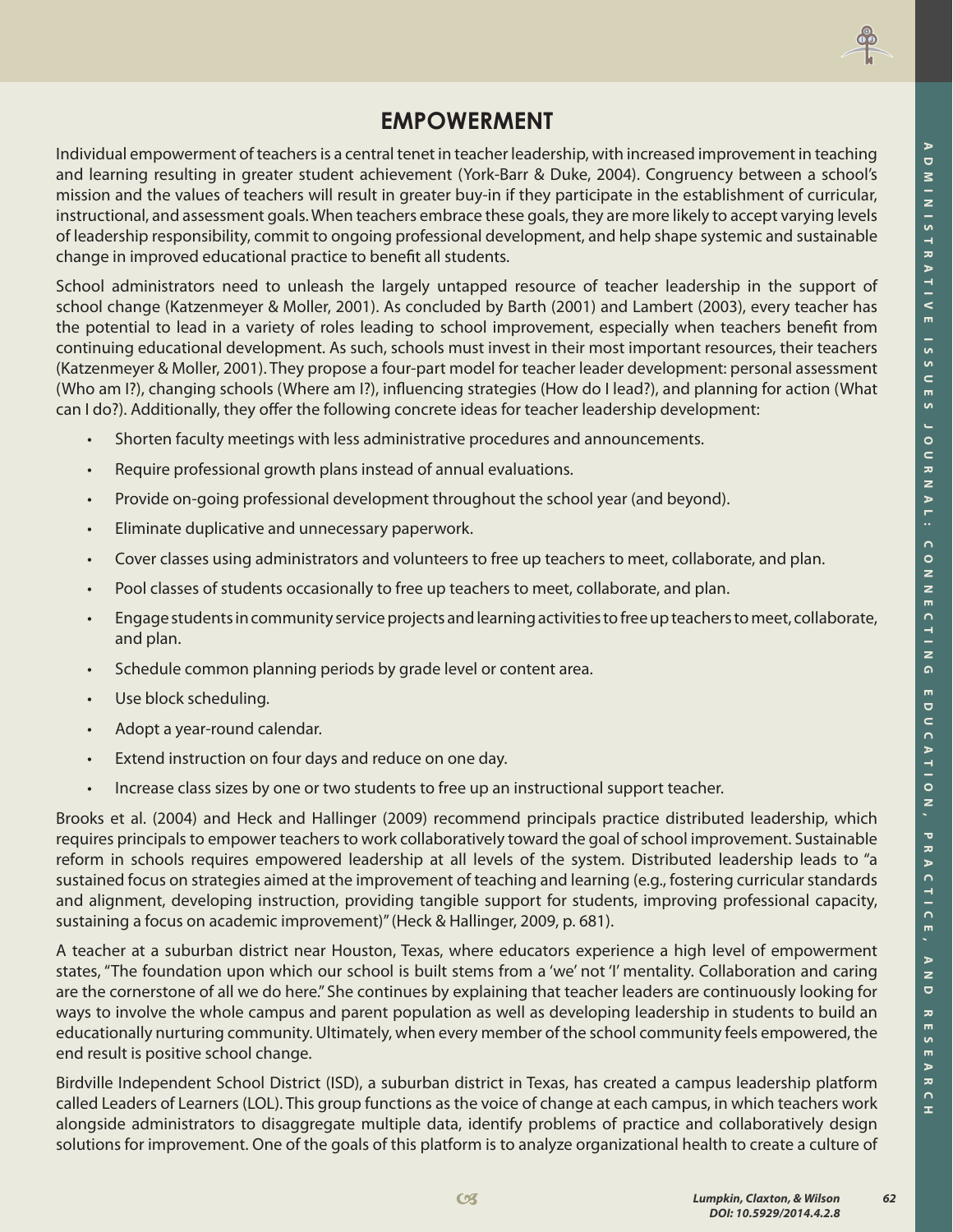transparency. This model empowers teachers to embrace school-wide change by actively engaging in the campus improvement process.

When principals empower teachers by sharing decision-making, teachers become more willing to think divergently, accept responsibility for change, embrace opportunities to help all students learn, and solve problems collaboratively. The principal needs to search for hidden teacher leadership talents, nurture these talents, and empower teacher leaders to flourish. Principals must create time for teacher leaders, develop interdependent teaching roles, give teachers a voice in decisions, and foster opportunities to expand their expertise. Teacher leadership, to be successful, should not be extra-instructional endeavors. Teacher leaders facilitate the building of relationships as emphasized in the next section.

#### **RELATIONSHIPS**

To optimally build relationships, Goleman, Boyatzis, and McKee (2002) suggest that "emotionally intelligent leaders attract talented people — for the pleasure of working in their presence" (p. 11). Teacher leaders possess emotional intelligence, which according to Goleman et al. (2002) encompasses personal and social competence and demonstrates the ability to manage oneself and one's relationships with others. Teacher leaders with strengths in the four domains of emotional leadership expand their personal leadership abilities while helping peers expand their expertise in these four domains. First, an understanding of emotional and cognitive self-awareness leads to a recognition of how that awareness impacts their decision making and behaviors. Teacher leaders have an accurate self-assessment, which includes knowing one's strengths and limitations, resulting in greater self-confidence, selfworth, and self-efficacy. Second, through self-management, disruptive emotions and impulses remain under control; honesty, integrity, and trustworthiness are readily evident; flexibility in adapting to changing situations or obstacles is demonstrated; personal standards of excellence in performance are met; and optimism leads to seeing the positive in whatever happens. Third, social awareness embodies empathy and understanding for others' emotions, perspectives, and concerns. It also demonstrates an awareness of organizational politics and how to meet the needs of those impacted by organizational events. Fourth, teacher leaders through relationship management, guide and motivate with a compelling vision, influence peers persuasively, bolster the abilities of other teachers through feedback and mentoring, resolve disagreements, build bonds by cultivating and maintaining relationships, and facilitate teamwork and collaborations. Central to each of these four domains of emotional intelligence are the values inherently characteristic of teacher leaders. Goleman et al. (2002) conclude:

The greater a leader's skill at transmitting emotions, the more forcefully the emotions will spread….the more open leaders are — how well they express their own enthusiasm, for example — the more readily others will feel that same contagious passion. Leaders with that kind of talent are emotional magnets; people naturally gravitate to them. If you think about the leaders with whom people most want to work in an organization, they probably have this ability to exude upbeat feelings. (p. 11)

Rather than number of degrees held, good looks, or salary, Scott (2009) claims, "Your most valuable currency is relationship, emotional capital, the ability to connect with others" (p. 77). Teachers readily agree the success of teacher leaders rests heavily upon emotional intelligence and the necessity of facilitating connections personally and professionally with colleagues.

Teacher leaders enlist the interest and involvement of other teachers when building relationships with them. To sustain the commitment of others, however, Danielson (2006) states that teacher leaders need facilitation and groupprocess skills, such as listening, joint problem-solving, and honoring other people's ideas. Katzenmeyer and Moller (2001) suggest listening skills encompass focusing on the speaker without judging or formulating a response, using open body language, trying to see through the other person's eyes through empathy, and examining nonverbal cues and exploring words for meaning and feeling.

One elementary school has designed a set of core values to strengthen relationships within the school community, thus fostering more productive use of shared time and deeper relationships among teachers. These core values express a commitment to educational excellence, a focus on prized relationships, collaborative community, an attitude of gratitude, and intentional loyalty. Each of these five core values is further defined with specific attributes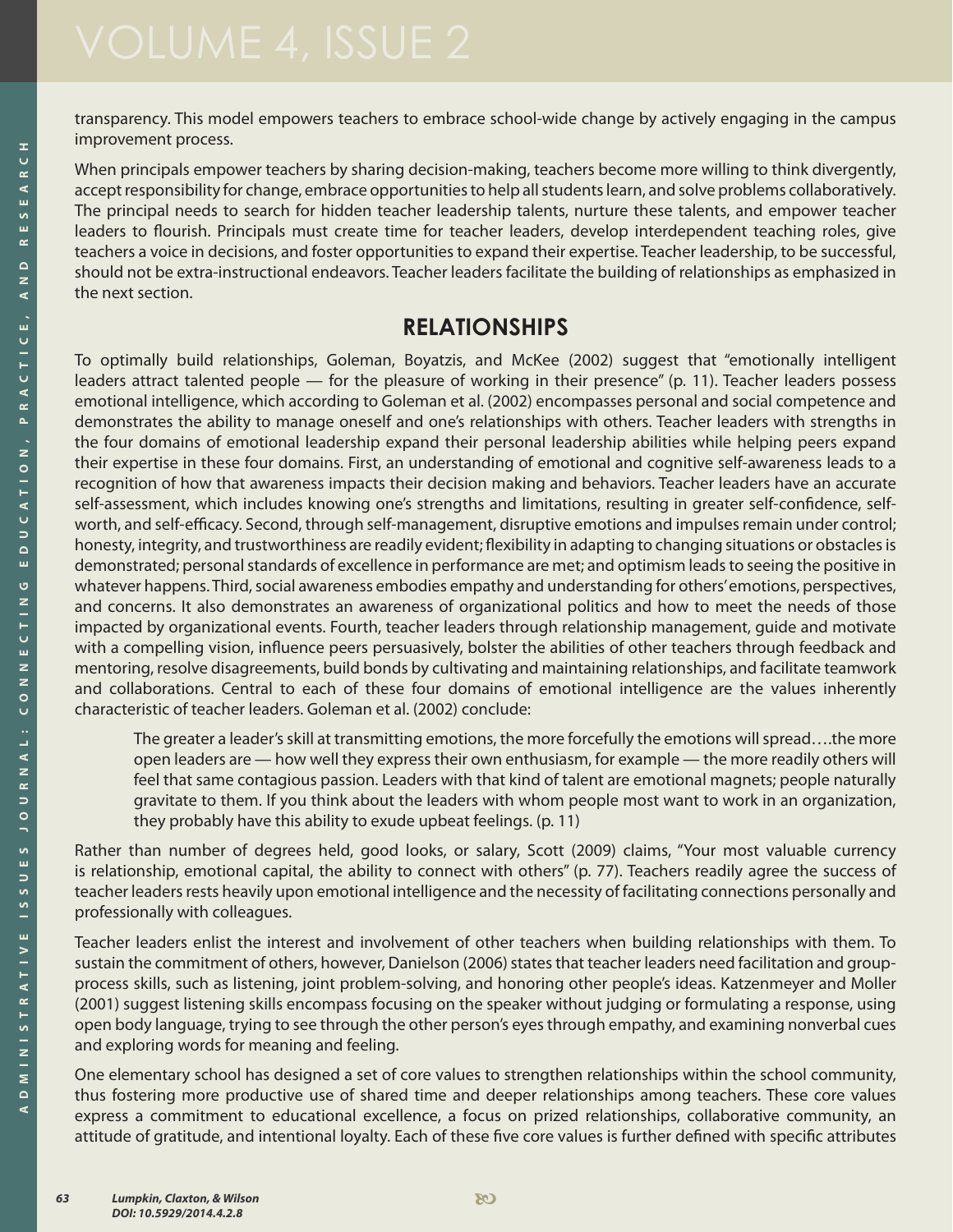

that exemplify the characteristic. For example, concerning relationships, the core value document states that teachers will actively celebrate the greatness in all members of the school family, demonstrated by being kind and respectful of others. School administrators ask faculty to quietly read these core values at the beginning of every PLC, or other meetings for which teachers gather, to help them internalize these concepts and implement them into daily practice. Additionally, a student-friendly version of the core values is taught to students through once-a-week reading over the announcements and focusing weekly on specific attributes highlighting and demonstrating these values in the classroom. In this way, the core values leap from the pages of the document into actual practice in the lives of teachers, enabling each educator to become a model of relational leadership as well as in the other core areas.

Teacher leaders, suggest Silva et al. (2000), navigate the structures of schools, nurture relationships, encourage professional growth, help others with change, and challenge the status quo. They develop positive relationships through their flexibility, approachability, modeling, and expertise and become change agents by helping colleagues grow and develop systemically through collective investigation and incorporation of research-based instructional strategies. Educators who focus on building relationships demonstrate respect for different perspectives and individuals. Other characteristics of effective teacher leaders include listening to and honoring the knowledge and abilities of peers, while emphasizing that it takes an entire school community to transform the learning environment into one that nurtures all students. Teacher leaders nurture relationships by being positive models of hope who can navigate through the challenges of school change by demonstrating strength and a firm belief in the evolving system. These strong relationships nurtured by teacher leaders also require collaboration as discussed next.

## **COLLABORATION**

 There has been a general consensus among previous researchers that teacher leaders serve as change agents inside and outside classrooms by improving educational practice through working collaboratively with colleagues (Muijs & Harris, 2003). As such, effective teacher leaders develop trusting and collaborative relationships (York-Barr & Duke, 2004). Possibly the most important dimension in forging close relationships with individual teachers occurs through mutual learning (Muijs & Harris, 2003). As Silva et al. (2000) conclude, "Teachers can only become leaders within schools when the school culture is clearly committed to providing support for the learning of all its members" (p. 802).

Schools can elicit full engagement of teachers and their leadership capabilities through opportunities for skillful participation, inquiry, dialogue, and reflection (Lambert, 2003). Teachers are energized and engaged most productively with their colleagues as they develop their expertise. For example, when teachers collaboratively plan the curriculum, talk about their instructional approaches, assess personal and student successes, and work on problems or new initiatives, their students benefit (Beachum & Dentith, 2004). Teacher leaders facilitate this collegial process by modeling quality instruction and collaboratively setting high expectations for all teachers (Kelehear & Davison, 2005). Teacher leaders work with other teachers to focus their time and energy on investigating and utilizing effective instructional strategies (Wasley, 1991). Muijs and Harris (2003) add that teacher leaders build trust and rapport with colleagues while building skills and confidence in others.

One way these collaborative outcomes can be operationalized is through coaching and mentoring. Lambert (2003) states, "The mentoring process involves coaching and feedback, modeling, provision for leadership experiences, training, and participation in arenas outside of the classroom and school" (p. 427). Through these developmental activities, teachers build their identities as leaders and demonstrate these informally and formally (Lieberman & Friedrich, 2010).

When collaboration is deeply rooted in the campus culture, classroom transparency becomes the norm. Teachers adopt an attitude of "all our students," rather than "just my 20 students." This prompts teacher leaders to open their classrooms and informally share with teammates the driving force behind their students' success. For example, they offer ideas, time, and resources throughout the school day or even outside of the school day, often volunteering to guide other teachers step-by-step in enhancing their instructional practice. These teacher leaders unselfishly give of their time to ensure colleagues are growing. In casual and informal ways, teacher leaders make themselves approachable and available at any opportunity to generously share their expertise and experience while providing positive feedback and encouragement. These interactions often occur before or after school, spontaneously while passing in the hallway, while out at recess, and during lunch breaks or planning periods. This type of teacher leader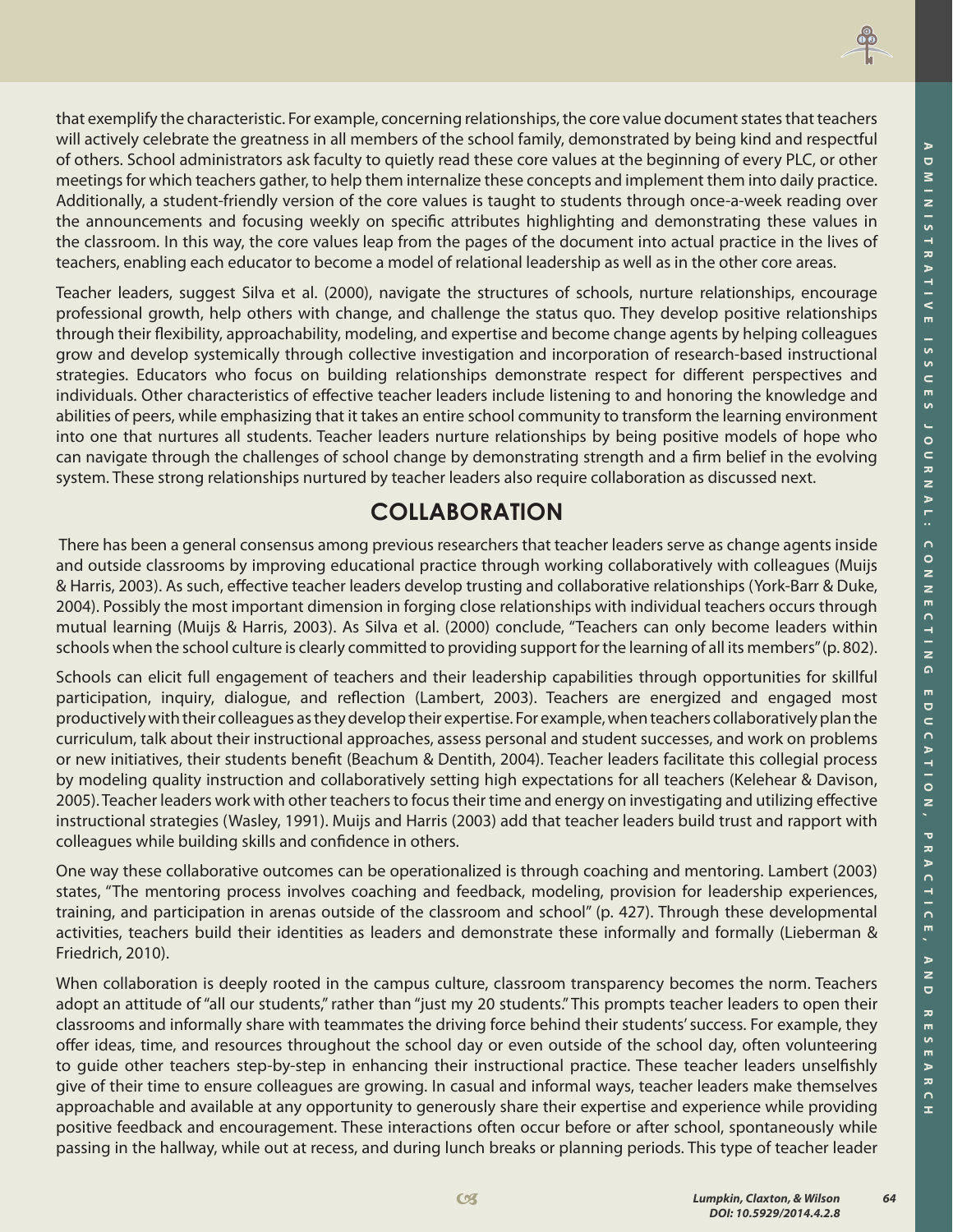understands the need for growth outside the four walls of his or her classroom and jumps full force into the role of informally leading colleagues through small, but meaningful, conversations that encourage growth.

In a formal collaboration-building model utilized by Birdville ISD, instructional coaches assume the role of teacher leaders to mentor both experienced and new teachers through lesson modeling, shared dialogue, and reflection. The primary role of these coaches is to cultivate an environment focused on research-based, best practice for Tier I instruction and facilitate the growth of each classroom teacher. These coaches work alongside teachers to analyze data, intentionally plan specific lessons that both address the curriculum and meet differentiated student needs. They also facilitate dialogue during the PLC process to bolster each teacher's confidence in instructional practice. This model of collaboration results in improved teacher and student performance through higher quality instruction.

The emphasis remains on collegial relationships that "affirm other teachers' expertise and accomplish positive outcomes for their students" (Lieberman & Friedrich, 2010, p. 31). Teacher leadership is characterized by several core principles: (1) "advocating what's right for students; (2) opening the classroom door and going public with teaching; (3) working 'alongside' teachers and leading collaboratively; (4) taking a stand; and (5) learning and reflecting on practice as a teacher and leader" (Lieberman & Friedrich, 2010, p. 95). Mutual trust built through collaborative activities is perceived as worthwhile with each teacher's autonomy and voice validated and affirmed.

#### **CONCLUSION**

Lieberman and Friedrich (2010) affirm teacher leaders focus on students, collaboration among teachers, and a commitment to learning. Teacher leaders are best developed as they demonstrate best practices in the big three of curriculum, instruction, and assessment, show an understanding of school cultures as they initiate and support change, and support the development of colleagues in a variety of setting (York-Barr & Duke, 2004). Katzenmeyer and Moller (2001) affirm how teacher leaders lead inside and outside of classrooms, nurturing other teachers to become leaders and influencing improved educational practice. Teacher leaders work optimally when addressing a recognized need, working directly in classrooms with teachers, focusing on student learning, and ensuring support from the principal (York-Barr & Duke, 2004). Reason and Reason (2007) concur that intentionally facilitating the work of teacher leaders builds capacity to drive change in improving schools.

Achieving a school's goal of school improvement depends on rewarding, recognizing, and appreciating the work of teacher leaders and all teachers as they enhance instructional practice resulting in increased student learning. By celebrating the learning of each teacher and student and the outcome of continuous educational improvement, the self-esteem of teacher leaders is reaffirmed, and teachers' motivation to teach and lead is celebrated. Teacher leaders find meaning and satisfaction in their leadership roles because they believe they are making a difference in the learning of students and colleagues, while receiving recognition and earning professional respect for what they do and contribute (Birky, Shelton, & Headley, 2006).

Teacher leaders potentially can lead their colleagues to optimal performance levels based on a shared commitment to student learning, empowerment, relationships, and collaboration, or what Blanchard, Parisi-Carew, and Carew (2009) describe as high-performing teams. Increased morale, professional status, and work satisfaction are recognized and appreciated by school administrators, parents, and students. The qualities demonstrated by teacher leaders, such as integrity, commitment, strong communication skills, expertise, courage, discernment, focus, generosity, initiative, passion, positive attitude, problem-solving abilities, and responsibility align consistently with those identified by Maxwell (1999). Schools need and deserve teacher leaders who demonstrate these qualities.

#### **REFERENCES**

Barth, R. S. (2001). Teacher leaders. *Phi Delta Kappan, 82,* 443-449.

Beachum, F., & Dentith, A. M. (2004). Teacher leaders creating cultures of school renewal and transformation. *The Educational Forum, 68,* 276-286.

Birky, V. D., Shelton, M., & Headley, S. (2006). An administrator's challenge: Encouraging teachers to be leaders. *National Association of Secondary School Principals Bulletin, 90*(2), 87-101.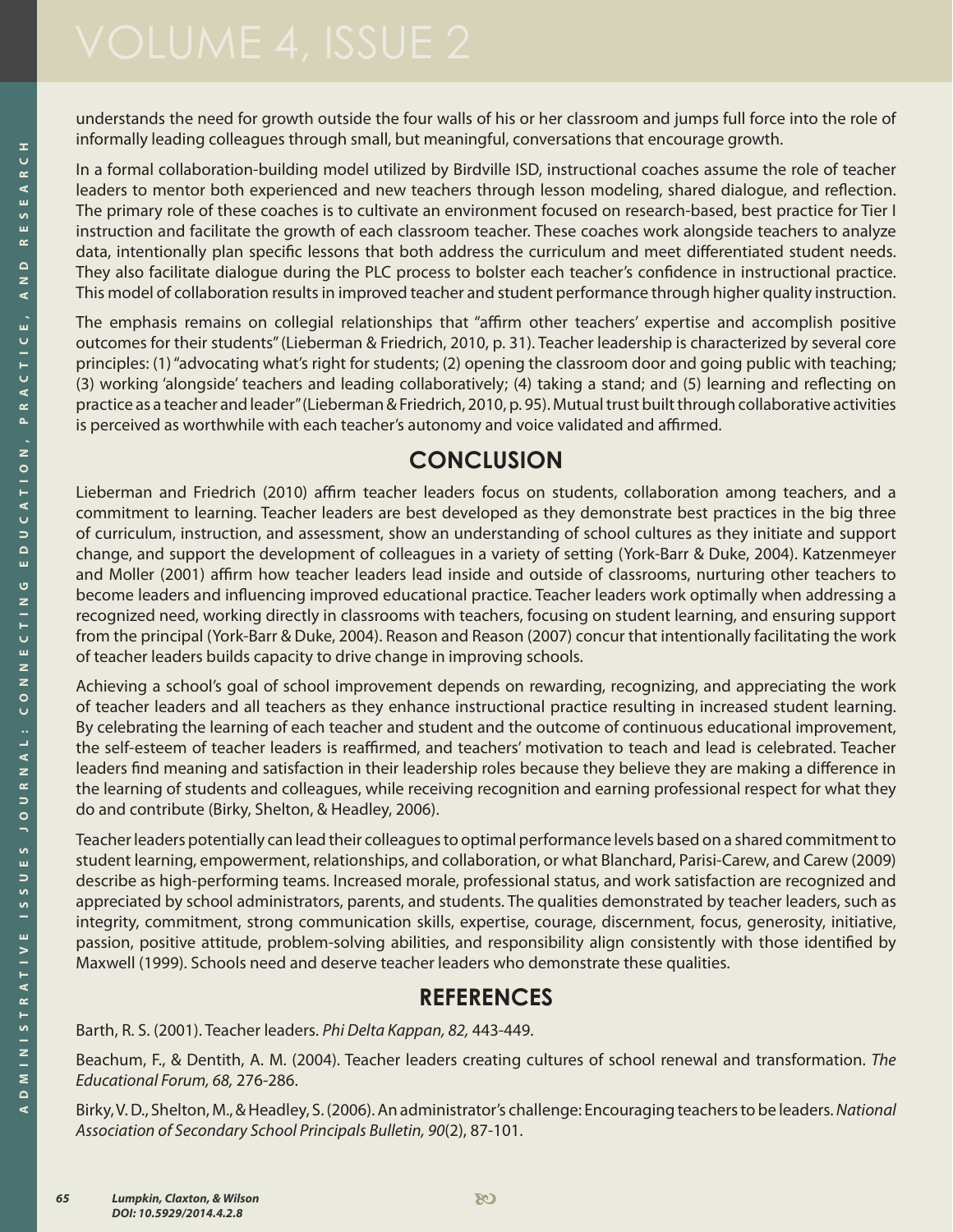

Blanchard, K. H., Carew, D., & Parisi-Carew, E. (2009). *The one minute manager builds high performing teams* (3rd ed.). New York, NY: William Morrow & Company.

Bowman, R. F. (2004). Teachers as leaders. T*he Clearing House, 77*, 187-189.

Brooks, J., Scribner, J., & Eferakorho, J. (2004). Teacher leadership in the context of whole school reform. *Journal of School Leadership, 14*, 242-265.

Danielson, C. (2006). *Teacher leadership that strengthens professional practice*. Alexandria, VA: Association for Supervision and Curriculum Development.

Danielson, C. (2007). The many faces of leadership. *Educational Leadership, 65*(1), 14–19.

Goleman, D., Boyatzis, R., & McKee, A. (2002). *Primal leadership: Realizing the power of emotional intelligence.* Boston, MA: Harvard Business School Press.

Gordon, S. P. (2004). *Professional development for school improvement: Empowering learning communities.* Boston. MA: Allyn and Bacon.

Heck, R. H., & Hallinger, P. (2009). Assessing the contribution of distributed leadership to school improvement and growth in math achievement. *American Educational Research Journal, 46*, 659-689.

Katzenmeyer, M., & Moller, G. (2001). *Awakening the sleeping giant: Helping teachers develop as leaders* (2nd ed.). Thousand Oaks, CA: Corwin Press.

Kelehear, Z., & Davison, G. (2005). Teacher teams step up to leadership. *Journal of Staff Development, 26*(3), 54-59.

Lambert, L. (2003). Leadership redefined: An evocative context for teacher leadership. *School Leadership & Management, 23*, 421-430.

Lieberman, A., & Friedrich, L. D. (2010). *How teachers become leaders: Learning from practice and research*. New York, NY: Teachers College Press.

Margolis, J., & Huggins, K. S. (2012). Distributed but undefined: New teacher leader roles to change schools. *Journal of School Leadership, 22*, 953-981.

Maxwell, J. C. (1999). *The 21 indispensable qualities of a leader — Becoming the person that others will want to follow.* Nashville, TN: Thomas Nelson Publishers.

Muijs, D., & Harris, A. (2003). Teacher leadership — Improvement through empowerment? An overview of the literature. *Educational Management and Administration, 31,* 437-448.

Reason, C., & Reason, L. (2007). Asking the right questions. *Educational Leadership, 65*(1), 36-40.

Scott, S. (2009). *Fierce leadership: A bold alternative to the worst "best" practices of business today*. New York, NY: Broadway Business.

Silva, D. Y., Gimbert, B., & Nolan, J. (2000). Sliding the doors: Locking and unlocking possibilities for teacher leadership. *Teachers College Record, 102,* 779-804.

Wasley, P. A. (1991). *Teachers who lead: The rhetoric of reform and the realities of practice*. New York, NY: Teachers College Press.

York-Barr, J., & Duke, K. (2004). What do we know about teacher leadership? Findings from two decades of scholarship. *Review of Educational Research, 74,* 255–316.

#### **ABOUT THE AUTHORS**

**Angela Lumpkin** (angela.lumpkin@ttu.edu) is a professor and Department Chair in the Department of Health, Exercise, and Sport Sciences at Texas Tech University of Kansas. She holds a Ph.D. in Sport History from Ohio State University. She formerly served as Dean of the School of Education at the University of Kansas, Dean of the College of Education at State University of West Georgia, Department Chair at North Carolina State University, and professor